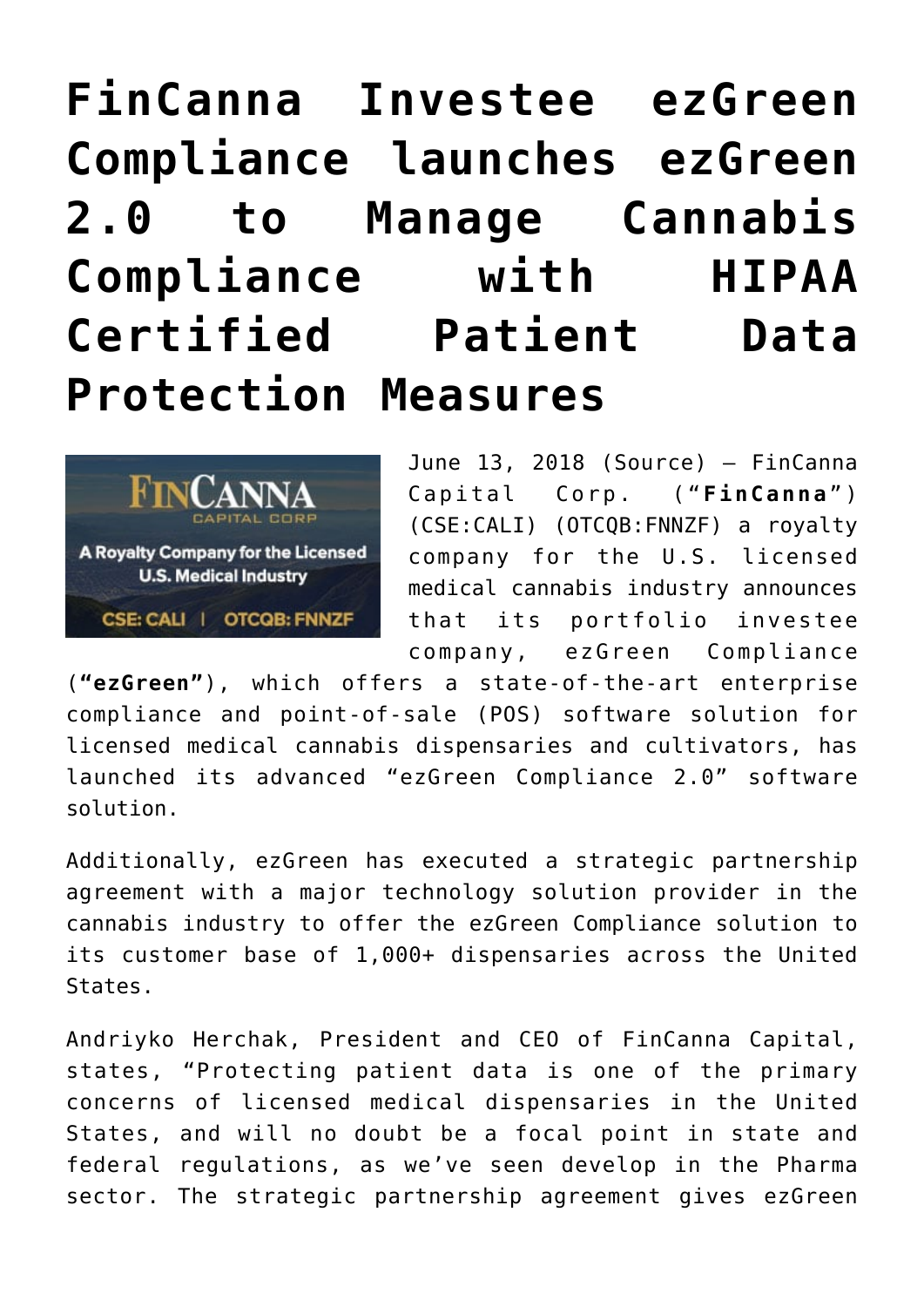access to over one thousand dispensaries, with the potential to quickly begin generating sales, of which a percentage of the top line revenue will flow to FinCanna. This further validates our investment thesis in ezGreen and we look forward to being a part of their growth."

The ezGreen Compliance 2.0 release is an add-on to the company's existing POS application with new features related to dispensary and retail workflows, custom reporting for retail data sets, and key cannabis platform integrations including the heavy load of ever changing laws and compliance regulations.

As a further point of differentiation, ezGreen has achieved certification status with [METRC](https://www.globenewswire.com/Tracker?data=5gnzPg6-sjOtCpz77AFHbTa8lUzxDE5rLIe5wUT8fpzGgp1mNNXqJuUFk95Q4_rkyEbfFf60vuDEQh9fEkUwDA==), and as part of its ezGreen Compliance 2.0 release, is developing deep integration with their seed to sale tracking program. The METRC tracking system was specifically designed for government agencies in charge of legalized marijuana enforcement.

The ezGreen Compliance 2.0 release also features:

- Enhanced Dispensary Station Workflow Capabilities;
- Product Automation for State Taxation and Reporting;
- Product Formulary Management Tools for Custom Retail Portal Needs.

Specifically developed to address the needs of the cannabis Industry, ezGreen Compliance is a HIPAA certified POS solution developed and supported by Automated HealthCare Solutions (AHCS). AHCS is a leading point of care tracking and dispensing software solution developed over the past 16 years which currently supports 3,500+ active physician operated clinics and dispensaries, all while maintaining HIPAA compliance following essential Health and Human Services standards in the United States.

# **About ezGreen Compliance**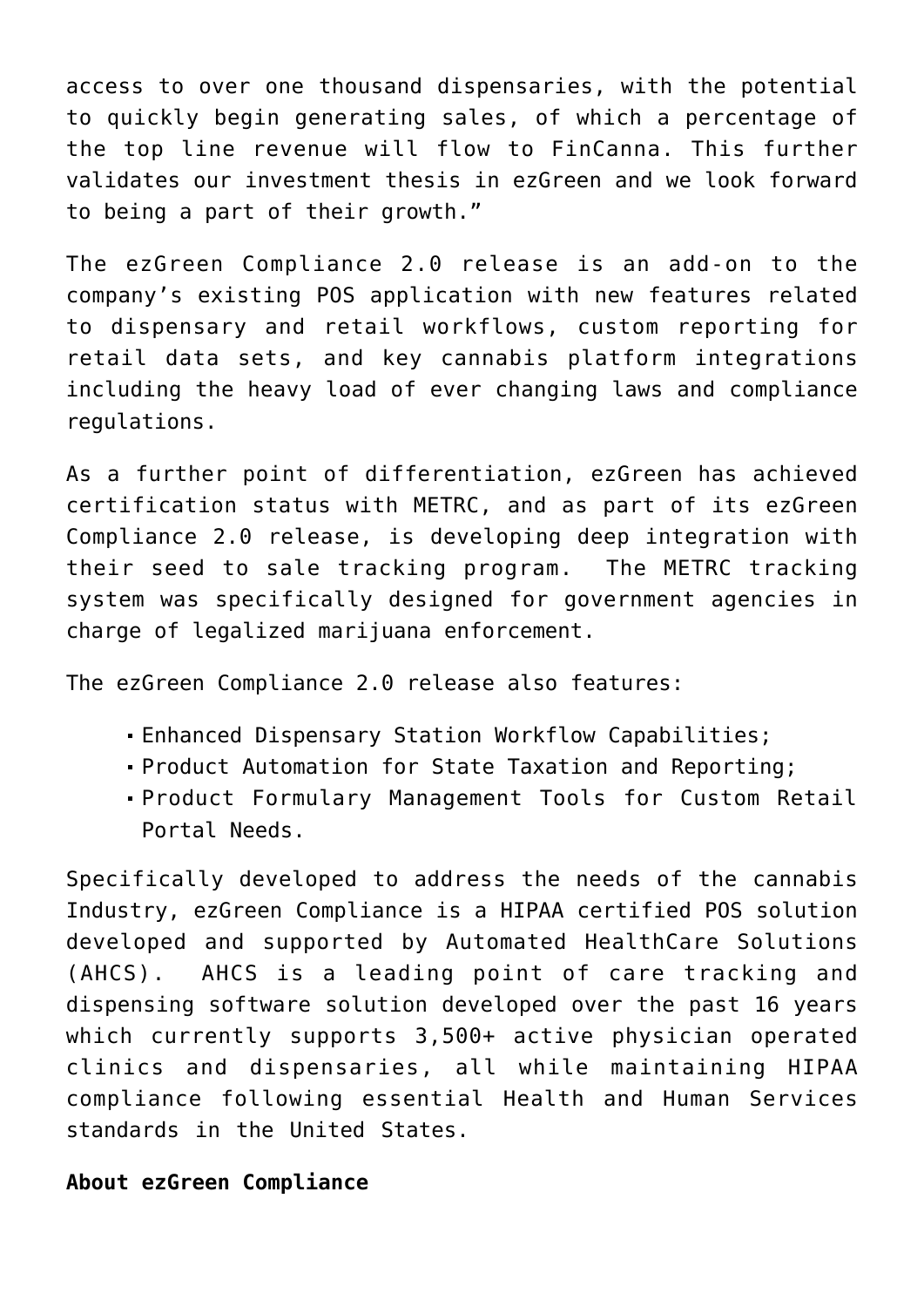ezGreen Compliance, located in Fort Lauderdale FL, provides through its ezGreen software technology, a proven state-ofthe-art enterprise compliance and point-of-sale software solution for licensed medical cannabis dispensaries and cultivators. Navigating through state-by-state license, tax and compliance issues has been challenging for the legal cannabis industry. ezGreen Compliance helps its customers comply with both the [Health Insurance Portability and](https://www.globenewswire.com/Tracker?data=cb0w6kdkx07EZNxz2NEEEGfhDEjmNRUtboJEmNUPZsm6HUg96fl3wKD30Tz3X0hLlJH1RonBltsT5CePOCv8pvKH9fwumOFZrMU0omIPM5PW0oQVvCYzEYhKgbZ4UfGUXhv6iQVP9By3KSd5rdfIlelX9OZOu6Wgyroi1ex85w7afDMcU5PKdLjqqR7CYLWTRSIWauw0vGe8H9WVlZmbY6Dxn417aSfGXNjQuEDP08i14G7IeSQW18cGqdQ0PFvK) [Accountability Act \("HIPAA"\)](https://www.globenewswire.com/Tracker?data=cb0w6kdkx07EZNxz2NEEEGfhDEjmNRUtboJEmNUPZsm6HUg96fl3wKD30Tz3X0hLlJH1RonBltsT5CePOCv8pvKH9fwumOFZrMU0omIPM5PW0oQVvCYzEYhKgbZ4UfGUXhv6iQVP9By3KSd5rdfIlelX9OZOu6Wgyroi1ex85w7afDMcU5PKdLjqqR7CYLWTRSIWauw0vGe8H9WVlZmbY6Dxn417aSfGXNjQuEDP08i14G7IeSQW18cGqdQ0PFvK) and State Laws by ensuring patients' confidential data is being handled properly, helping to protect from possible security breaches and financial and criminal liability resulting from potential violations. For more information around a HIPAA compliance strategy for the Cannabis industry, please visit [www.ezgreencompliance.com](https://www.globenewswire.com/Tracker?data=e238He0pv06SajZXQXedJiOLBTMVS5cSmkZckLNB4wYRf0Y8nDja-1bx5ABYQoerBhi50fkpNN7bQtF4BVO7GP03TSbs6PSf1hf1bwMiRCM=) .

# **About FinCanna Capital Corp.**

FinCanna provides financing to top-tier companies in the licensed medical cannabis industry in exchange for a royalty on revenues. FinCanna, led by a team of finance and industry experts, is building its diversified portfolio of royalty investments in scalable, best-in-class projects and companies in U.S. legal states, with a focus on California. For additional information visit [www.fincannacapital.com](https://www.globenewswire.com/Tracker?data=-_7jxzYVogfr5lQOMrunKE7lFS3UdWrG6LssGRBT5ryaJ76R3Ih8sBHlyVT6f8PQsJoLJK0qEHq61xQqLAoulU9R9HBmKWDQuiJV7Uw10UKy6O97kNb3KTrJKKuvoNoAULiPNX1uXbqT8sa4IfRC4GX-cyQTAcZqVqdnMaQla_tp13TYrDTEqkA-YaePqaYPUZv0Mk-eGUfNDOTAIh3C_tSCMwcUiGefivx4HQTUtlV9zO2OR8CKWuOokXNyVJyqsCYY2HvFsavjQqEAGOuH1Q==) and FinCanna's profile at [www.sedar.com.](https://www.globenewswire.com/Tracker?data=4mBETR2ZMUblhwMFN5fEVMipq9H3Je90uo-JvK8T1bUTvT6z9oQv5Z-K8NGKc7hZCUtzZEENQRa_zZXMuIcu8g==)

# **FinCanna Capital Corp.**

Andriyko Herchak, CEO & Director

# *Forward-Looking Information*

*Information set forth in this news release may involve forward-looking statements under applicable securities laws. Forward-looking statements are statements that relate to future, not past, events. In this context, forward-looking statements often address expected future business and financial performance, and often contain words such as "anticipate", "believe", "plan", "estimate", "expect", and*